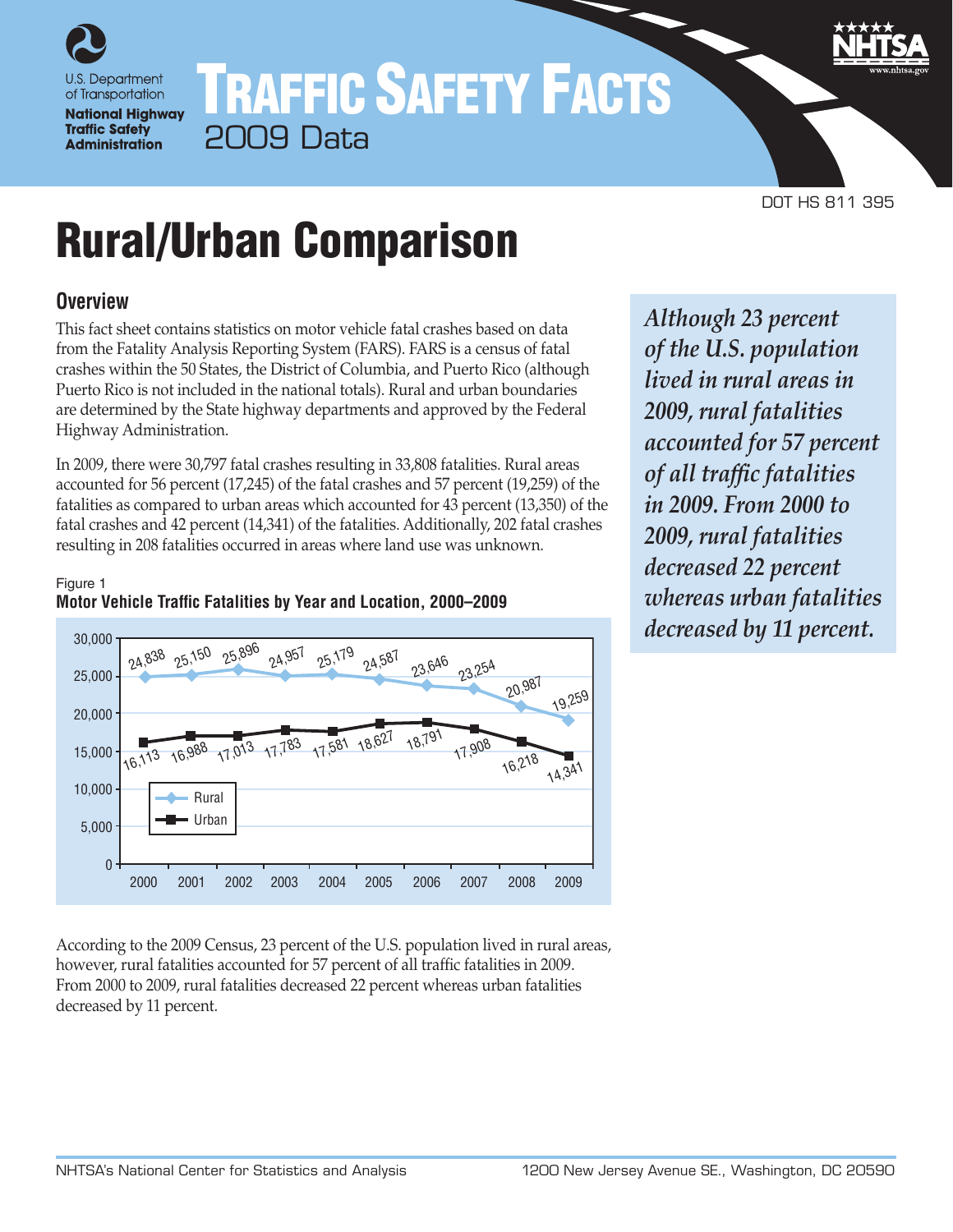#### Figure 2 **Fatalities per 100 Million Vehicle Miles Traveled by Year and Location, 2000–2009**



Source: Vehicle Miles Traveled – Federal Highway Administration

In 2009, the fatality rate per 100 million vehicle miles traveled was 2.7 times higher in rural areas than in urban areas (1.96 and 0.73, respectively).

According to recent National Highway Traffic Safety Administration (NHTSA) data, people killed in speeding-related crashes represented almost one-third (10,591) of the fatalities in motor vehicle traffic crashes. NHTSA considers a crash to be speeding-related if the driver was charged with a speed-related offense or if an officer indicated that racing, driving too fast for conditions, or exceeding the posted speed limit was a contributing factor in the crash.

In rural areas, 32 percent (6,161) of the fatalities occurred in speeding-related crashes as compared to 31 percent (4,386) in urban areas.

#### Figure 3

**Percentages of Speeding-Related Fatalities in Motor Vehicle Traffic Crashes by Time of Day, Day of the Week, and Location, 2009**



*In 2009, the fatality rate per 100 million vehicle miles traveled was 2.7 times higher in rural areas than in urban areas (1.96 and 0.73 respectively).*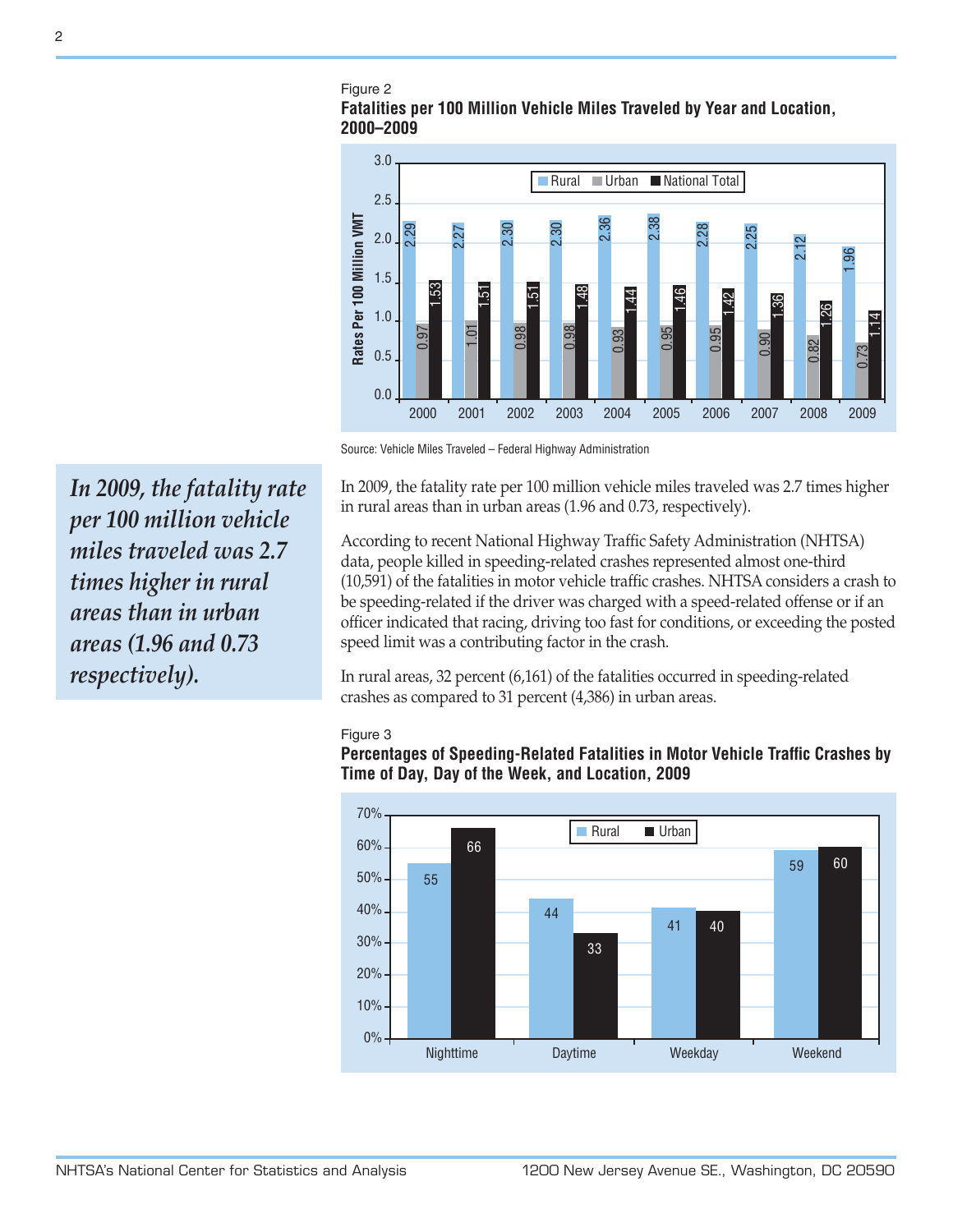Data also showed that in 2009, over half (55%) of rural area speeding-related fatalities occurred at night (6 p.m. to 5:59 a.m.) and 59 percent occurred over the weekend, whereas in urban areas, two-thirds (66%) of speeding-related fatalities occurred at night and 60 percent took place over the weekend.

In rural areas, 51 percent of the fatal crashes occurred during the day, while 48 percent occurred at night. On the other hand, 57 percent of the urban crashes occurred during the night (6 p.m. to 5:59 a.m.) and 43 percent occurred during the daytime (6 a.m. to 5:59 p.m.).

In 2009, 69 percent of all urban fatal crashes occurred on roadways where the posted speed limit was 50 mph or less. On rural roadways, 65 percent of fatal crashes occurred when the posted speed limit was 55 mph or higher.

In 2009, 10,839 people were killed in alcohol-impaired driving crashes. Rural areas accounted for 57 percent (6,215) of these fatalities as compared to 42 percent (4,577) in urban areas. Data has also shown that over the 10 years from 2000 to 2009, alcohol-impaired-driving fatalities decreased by 19 percent nationwide. In rural areas alcohol-impaired-driving fatalities decreased by 23 percent while urban areas showed a 7-percent decrease.

*alcohol-impaireddriving fatalities in rural areas decreased by 23 percent, while urban areas showed a 7-percent decrease.*

*From 2000 to 2009,* 

#### Table 1

#### **Fatalities in Motor Vehicle Traffic Crashes by Location and the Highest Driver\* BAC in the Crash, 2000 and 2009**

|                 |                   | 2000          |                                                               | 2009              |                                                               |                |  |
|-----------------|-------------------|---------------|---------------------------------------------------------------|-------------------|---------------------------------------------------------------|----------------|--|
|                 | <b>Total</b>      |               | <b>Alcohol-Impaired-Driving</b><br><b>Fatalities BAC=.08+</b> | <b>Total</b>      | <b>Alcohol-Impaired-Driving</b><br><b>Fatalities BAC=.08+</b> |                |  |
| <b>Location</b> | <b>Fatalities</b> | <b>Number</b> | <b>Percent</b>                                                | <b>Fatalities</b> | <b>Number</b>                                                 | <b>Percent</b> |  |
| Rural           | 24.838            | 8.081         | 33                                                            | 19.259            | 6.215                                                         | 32             |  |
| Urban           | 16,113            | 4.940         | 31                                                            | 14.341            | 4.577                                                         | 32             |  |
| Total**         | 41,945            | 13,324        | 32                                                            | 33,808            | 10,839                                                        | 32             |  |

\* Includes motorcycle riders.

\*\* Includes fatalities where location was unknown.

In 2009, 45,230 drivers were involved in fatal motor vehicle traffic crashes. Of those drivers, 22 percent (10,102) were found to be driving with a BAC of .08 grams per deciliter (g/dL) or higher. Drivers in rural areas accounted for 57 percent of the alcohol-impaired drivers versus 43 percent in urban areas.

In fatal crashes, the highest percentages of drivers with BAC levels of .08 g/dL or higher were recorded for drivers 21 to 24 years old (35%), followed by ages 25 to 34 (32%) and 35 to 44 (26%). Rural and urban drivers followed this trend with 21 to 24-year-olds (36% and 33%) having the highest percentage followed by 25- to 34-year-olds (32% and 31%) and 35- to 44-year-olds (28% and 24%).

In cases where drivers had one or more previous DWI convictions, data shows that in rural areas 61 percent of drivers involved in fatal crashes were alcohol-impaired as compared to 58 percent in urban areas.

The 2009 National Occupant Protection Use Survey (NOPUS) shows that the seat belt use rate among occupants of vehicles in urban areas was 83 percent, and rural occupants were observed to have a use rate of 81 percent (see NHTSA Research Note *Seat Belt Use in 2009—Overall Results (NOPUS)* DOT HS 811 200, September 2009).

*In 2009, the seat belt use rate among occupants of vehicles in urban areas was 83 percent and rural occupants were observed to have a use rate of 81 percent (2009 NOPUS).*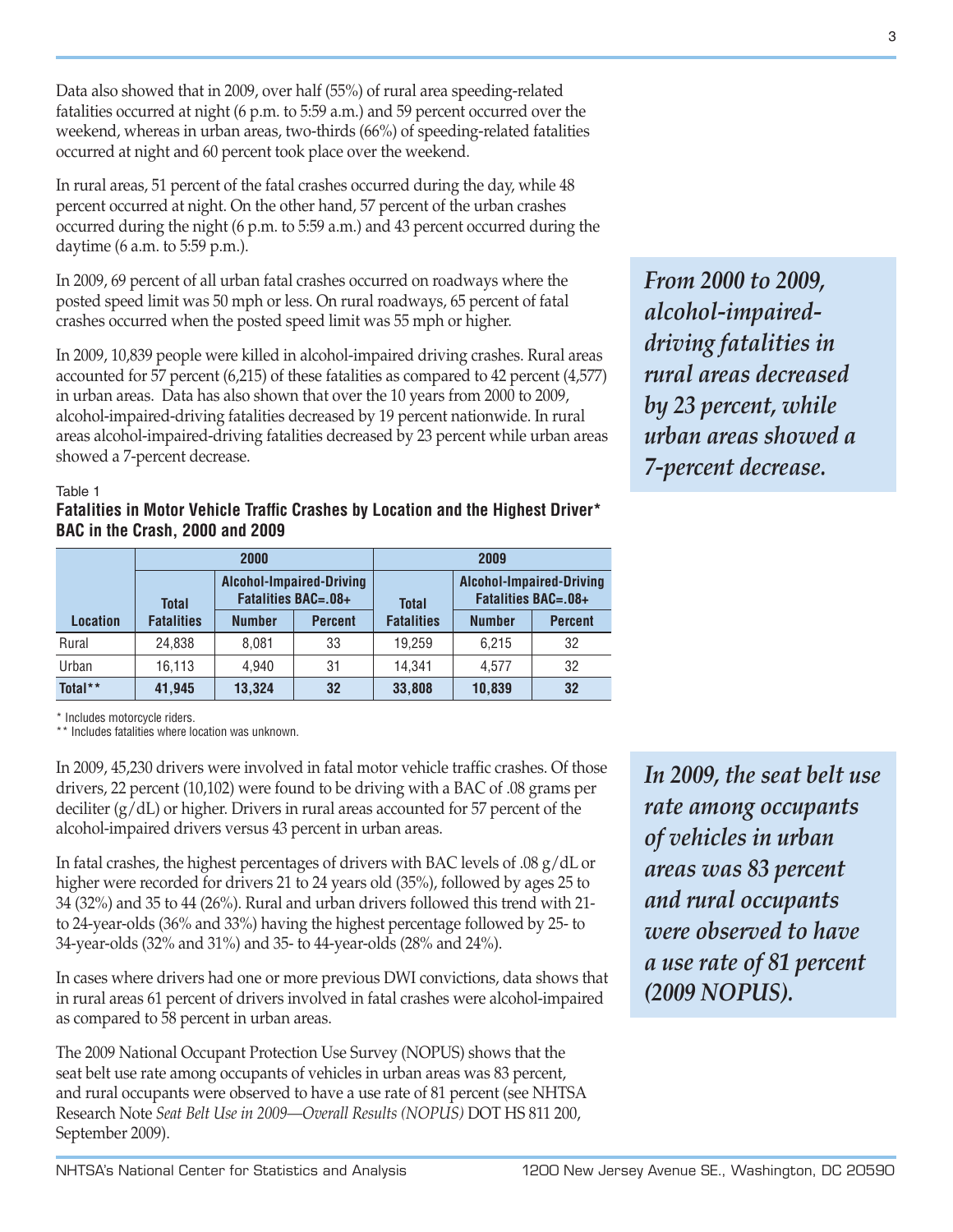*In 2009, 55 percent of the passenger vehicle occupants killed in rural areas were unrestrained compared to 50 percent of urban passenger vehicle occupants killed.*

In fatal crashes in 2009, 23,382 passenger vehicle occupants were killed. Rural areas accounted for 63 percent of these deaths. As shown in Figure 4, 55 percent of rural passenger vehicle occupants killed were unrestrained as compared to 50 percent of urban passenger vehicle occupants killed. More than two-thirds (69%) of rural pickup truck occupants killed were unrestrained – the highest percentage of any passenger vehicle occupants killed among both rural and urban areas.

Of the passenger vehicle occupants killed in rural areas, 40 percent were in vehicles that rolled over versus 27 percent in urban areas. Data further shows that 71 percent of rural and 68 percent of urban passenger vehicle occupants killed were unrestrained in rollover vehicles (based on known restraint use).

#### Figure 4



## **Percentages of Unrestrained Passenger Vehicle Occupant Fatalities by Vehicle Type and Location, 2009**

Restraint use percentages based on known use.

In 2009, sport utility vehicles (SUVs) involved in rural fatal crashes experienced the highest rollover percentage at 41 percent. Other vehicle rollover percentages included: 34 percent for pickups, 23 percent for vans, 23 percent for passenger cars, and 16 percent for large trucks. In urban areas, vehicles experienced a much lower percentage which included: 23 percent for SUVs, 17 percent for pickups, 10 percent for vans, 10 percent for passenger cars, and 7 percent for large trucks.

When license status was known, rural drivers involved in fatal crashes were found to have a slightly higher percentage of drivers with valid driver's licenses than urban drivers, (88% versus 84%, respectively).

In 2009, 21,798 drivers were killed in motor vehicle traffic crashes. Of those, 63 percent of rural and 50 percent of urban drivers died at the scene. Data also shows that 41 percent of all drivers killed were transported to the hospital and 6 percent of these drivers died en route. Unfortunately, rural drivers represented 58 percent of drivers who died en route to the hospital versus 41 percent for urban drivers.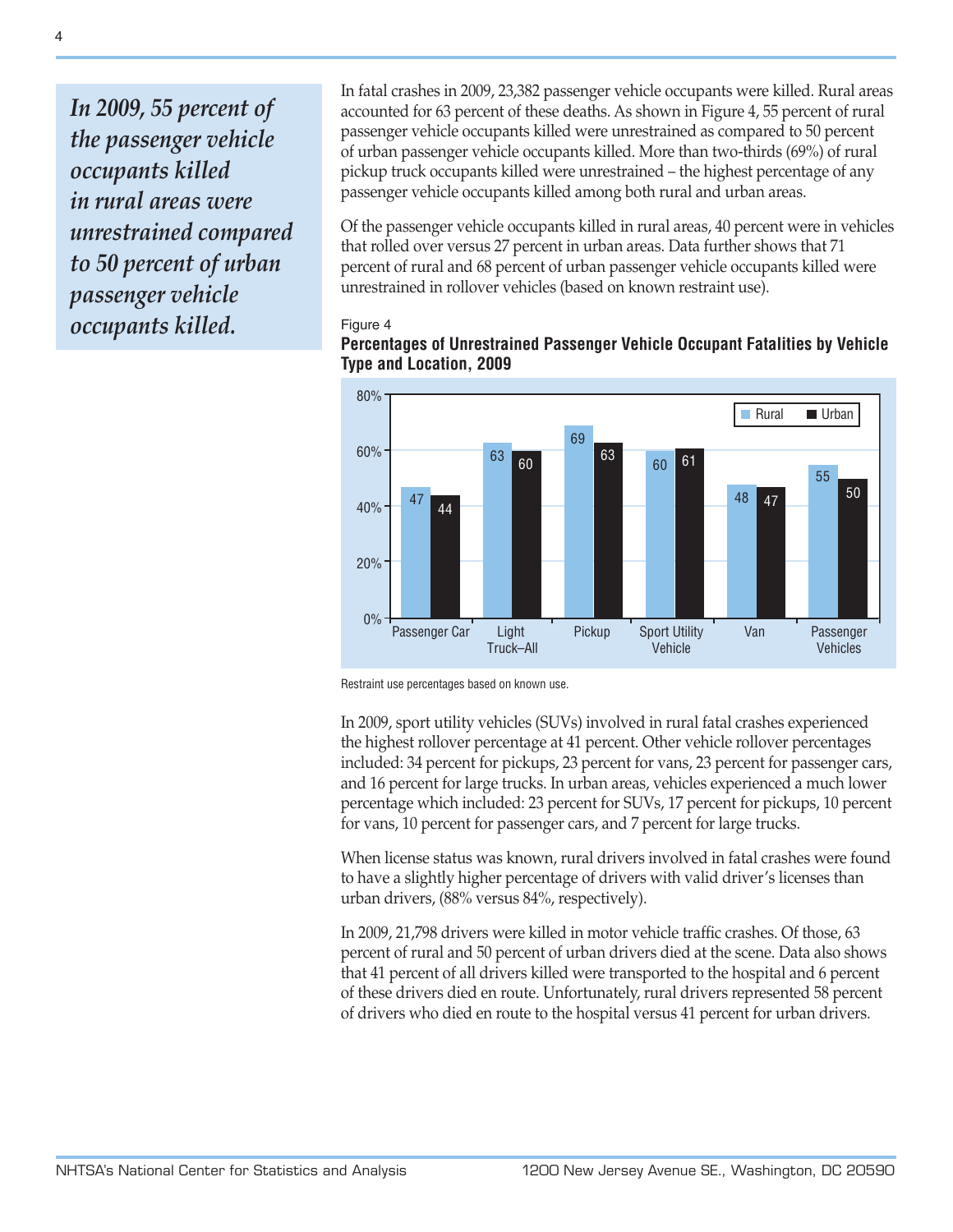#### Figure 5

**Distribution of Blood Alcohol Concentration (BAC) of Drivers Involved in Fatal Crashes, by Location, 2009**



# **For more information:**

Information on traffic fatalities is available from the National Center for Statistics and Analysis (NCSA), NVS-424, 1200 New Jersey Avenue SE., Washington, DC 20590. NCSA can be contacted on 800-934-8517 or via the following e-mail address: ncsaweb@dot.gov. General information on highway traffic safety can be accessed by Internet users at [www.nhtsa.gov/ncsa.](http://www.nhtsa.gov/portal/site/nhtsa/ncsa) To report a safety-related problem or to inquire about motor vehicle safety information, contact the Vehicle Safety Hotline at 888-327-4236.

Other fact sheets available from the National Center for Statistics and Analysis are *Alcohol-Impaired Driving, Bicyclists and Other Cyclists, Children, Large Trucks, Motorcycles, Older Population, Occupant Protection, Overview, Passenger Vehicles, Pedestrians, Race and Ethnicity, School Transportation-Related Crashes, Speeding, State Alcohol Estimates, State Traffic Data,* and *Young Drivers.* Detailed data on motor vehicle traffic crashes are published annually in *Traffic Safety Facts: A Compilation of Motor Vehicle Crash Data from the Fatality Analysis Reporting System and the General Estimates System.* The fact sheets and annual Traffic Safety Facts report can be accessed online at [www-nrd.nhtsa.dot.gov/CATS/index.aspx.](http://www-nrd.nhtsa.dot.gov/CATS/index.aspx)



**U.S. Department** of Transportation

**National Highway Traffic Safety Administration** 

5